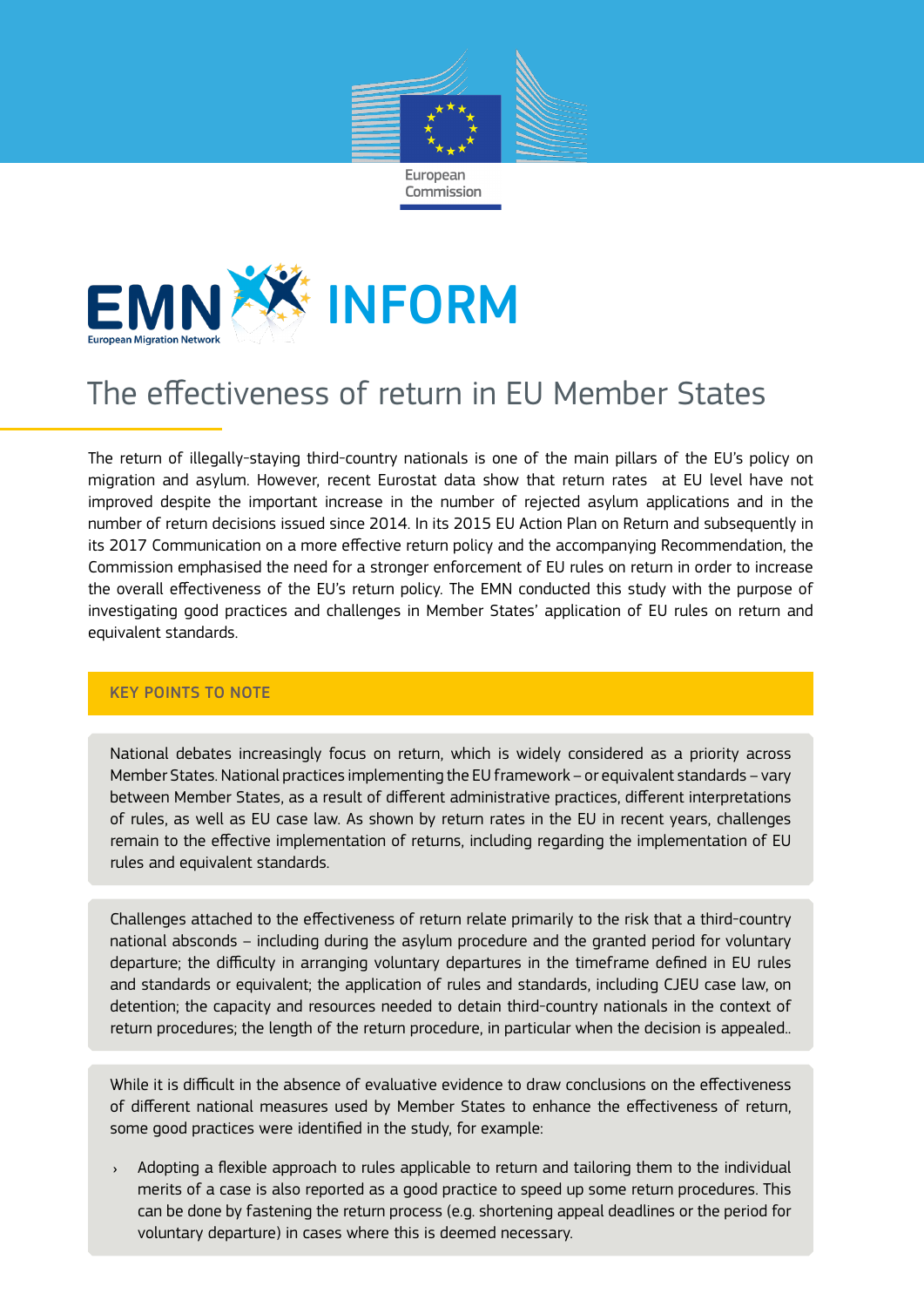- › The involvement of civil society players, NGOs and international organisations in the handling of return cases and in detention centres helps fostering trust with third-country nationals and providing them with adequate, tailored support.
- › In the same vein, some Member States invest in the management of their detention facilities and training of staff, adopting a multidisciplinary approach to accommodate the needs of the detainee (in particular when s/he has special needs) and facilitate the return process.

## MAIN FINDINGS

#### What recent changes were reported by Member States in their legal and/or policy framework?

Between 2015 and 2017, fifteen Member States (AT, BE, DE, EE, EL, FI, FR, HR, HU, IE, IT, LU, NL, SE, UK) reported recent changes in their national legal and/or policy framework (e.g. as a result of the migration situation in 2015-2016 or the European Commission Recommendation issued in March 2017), including amendments of asylum and migration laws and policies. In recent times, the focus of national debates has shifted towards the topic of return, involving both the institutional sphere (Ministries, governmental offices) and the public sphere, including NGOs and International Organisations working on migration as well as the media. Almost all Member States (with the exception of Croatia) reported that the return of irregularly staying third-country nationals was a national priority.

# Do Member States systematically issue a return decision to irregularly-staying third-country nationals?

The Return Directive applies to all third-country nationals staying irregularly on the territory of an EU Member State bound by the Directive,<sup>1</sup> although Member States can refrain from applying the Directive to third-country nationals who are subject to a refusal of entry, who are apprehended/intercepted while irregularly crossing the external border of the Union and have not obtained an authorisation or right to stay, who are subject to return as a criminal law sanction or who are the subject of an extradition procedure (derogations provided under Article 2(2)(a) and (b) of the Return Directive). A majority of Member States make use of these derogations by refusing at borders or forcibly returning the thirdcountry nationals concerned.

The majority of Member States issue return decisions when:

- ⇢ The whereabouts of the third-country national concerned are unknown (AT, BE, CY, DE, EE, ES, FI, FR, HR, IE, IT, LU, NL, SE, SI, SK, UK);
- ⇢ The third-country national concerned lacks an identity or travel document (AT, BE, CY, DE, EE, ES, FI, FR, HR, HU, IE, IT, LT, LU, LV, NL, SE, SI, SK, UK); or
- ⇢ Irregular stay is detected during an exit check (AT, CZ, EE, ES, FI, HR, HU, LT, LU, LV, NL, MT, SE, SK). However, albeit Member States' legislation provide such possibility to issue return decisions, practices vary on this point.

In addition, nineteen Member States (AT, CY, CZ, DE, EE, EL, ES, FI, FR, HU, IE, IT, LT, LV, NL, MT, SE, SK and UK) have measures in place to effectively locate and apprehend irregularly staying third-country nationals whose whereabouts are unknown. In eighteen Member States (AT, CY, CZ, DE, EE, EL, FI, FR, HR, HU, IT, LT, LU, MT, NL, SE, SI and UK), the return decision is issued together with the decision to end the legal stay of a third-country national. Whether these are issued in the same document and/or simultaneously varies between responding Member States and on the procedure at hand.

Ireland and the United Kingdom are not bound by the Return Directive thus the measures and practices implemented vary compared to other Member States. This is signalled throughout this Synthesis Report.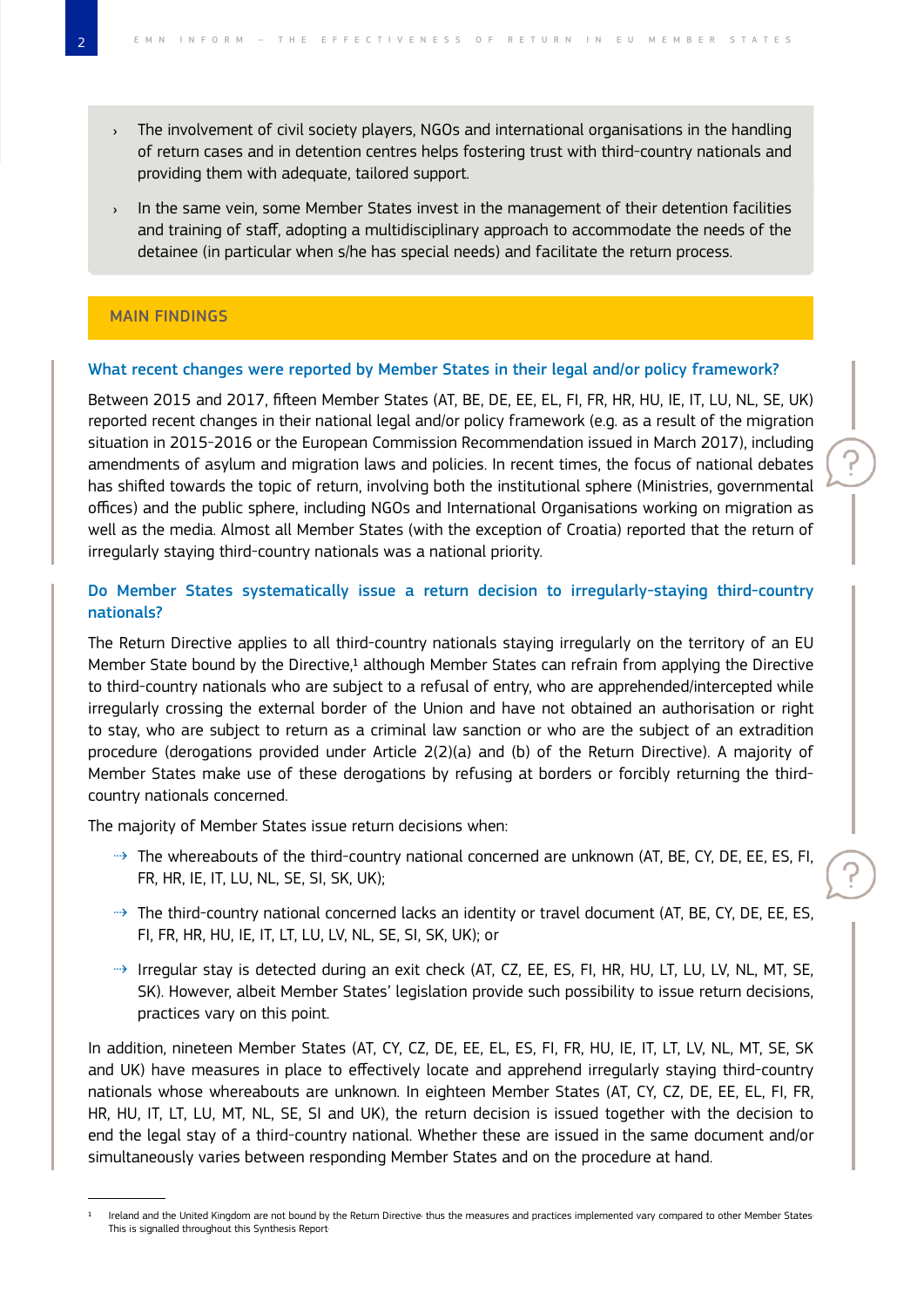Return decisions had unlimited validity in 12 Member States (BE, DE, EE, ES, FI, FR, IE, LT, LU, NL, SI and SK).

However, the legislation in a majority of Member States (AT, BE, CY, CZ, DE, EE, EL, ES, FR, HR, HU, IE, IT, LT, LU, MT, NL, SE, SI, SK and UK) foresees the possibility to grant a residence permit or other authorisation to stay for compassionate, humanitarian or other reasons to third-country nationals staying irregularly on their territory, in certain conditions. A majority of Member States also reported having mechanisms in place to take into account changes in the individual situation of third-country nationals concerned before enforcing a removal.

## How is the risk of absconding assessed by Member States?

Most Member States have included objective criteria in their national legislation to assess whether a third-country national risks absconding, with the exception of two Member States (IE and UK).

Measures aiming to avoid the risk of absconding, as per Article 7(3) of the Return Directive, cover situations in which a potential risk of absconding may be prevented by imposing certain obligations on the third-country national during the period for voluntary departure. The most commonly used measures in Member States are the regular reporting to the authorities and the submission of documents to the authorities.

The assessment of the risk of absconding was mentioned as a particular challenge by a number of Member States, due to the difficulty in assessing it in practice on the basis of objective criteria, and/or the high standards imposed by national judicial authorities in some Member States.

## How do Member States effectively enforce return decisions?

A number of Member States reported imposing sanctions against third-country nationals who did not comply with a return decision and/or intentionally obstructed the return process. These can take the form of a fine, imprisonment, residence restriction in case of obstruction of the return process, or benefits cuts. While it does not constitute a sanction as such, the possibility to resort to detention was also brought up by Member States as a way to encourage cooperation during the return process.

A majority of Member States indicated that their national legislation also offered the possibility to recognise a return decision issued against a third-country national by another Member State (AT, BE, CZ, DE, EL, ES, EE, FI, FR, HR, LT, LU, LV, MT, SI, SK) under certain conditions. However, in practice, several of these Member States indicated that they never or rarely enforced such a return decision. The main challenge invoked for mutual recognition is the difficulty in knowing whether a return decision has effectively been issued by another Member State and whether it is enforceable.

Several Member States reported that they could make use of EU travel documents for return in application of Regulation 2016/1953<sup>2</sup> (AT, BE, DE, EE, FI, FR, LT, LU, LV, NL, UK). On the other hand, eight Member States stated that they did not use EU travel documents at all (CY, CZ, EL, ES, HR, HU, IE, MT, SK). In practice, some Member States reported that the acceptance of EU travel documents by third-countries varied, with only a small number of third countries accepting them.

All Member States make use of detention under certain conditions during return procedures. The main grounds invoked by Member States to use detention in the context of return procedures are:

- ⇢ Risk of absconding (AT, BE, CY, CZ, DE, EE, EL, ES, FI, FR, HR, HU, IT, LT, LU, LV, MT, NL, SE, SI, SK, UK);
- ⇢ Third-country nationals avoiding/hampering the preparation of the return/removal process (AT, BE, CY, CZ, DE, EE, EL, ES, FI, FR, HR, HU, IE, LT, LV, LU, NL, SE, SI, SK, UK);
- ⇢ Non-compliance with the period of voluntary departure or the terms of the return decision (AT, BE, EE, EL, FR, IE, LT, LU);

<sup>2</sup> Regulation (EU) 2016/1953 of the European Parliament and the Council of 26 October 2016 on the establishment of a European travel document for the return illegally staying third-country nationals and repealing the Council Recommendation of 30 November 1994.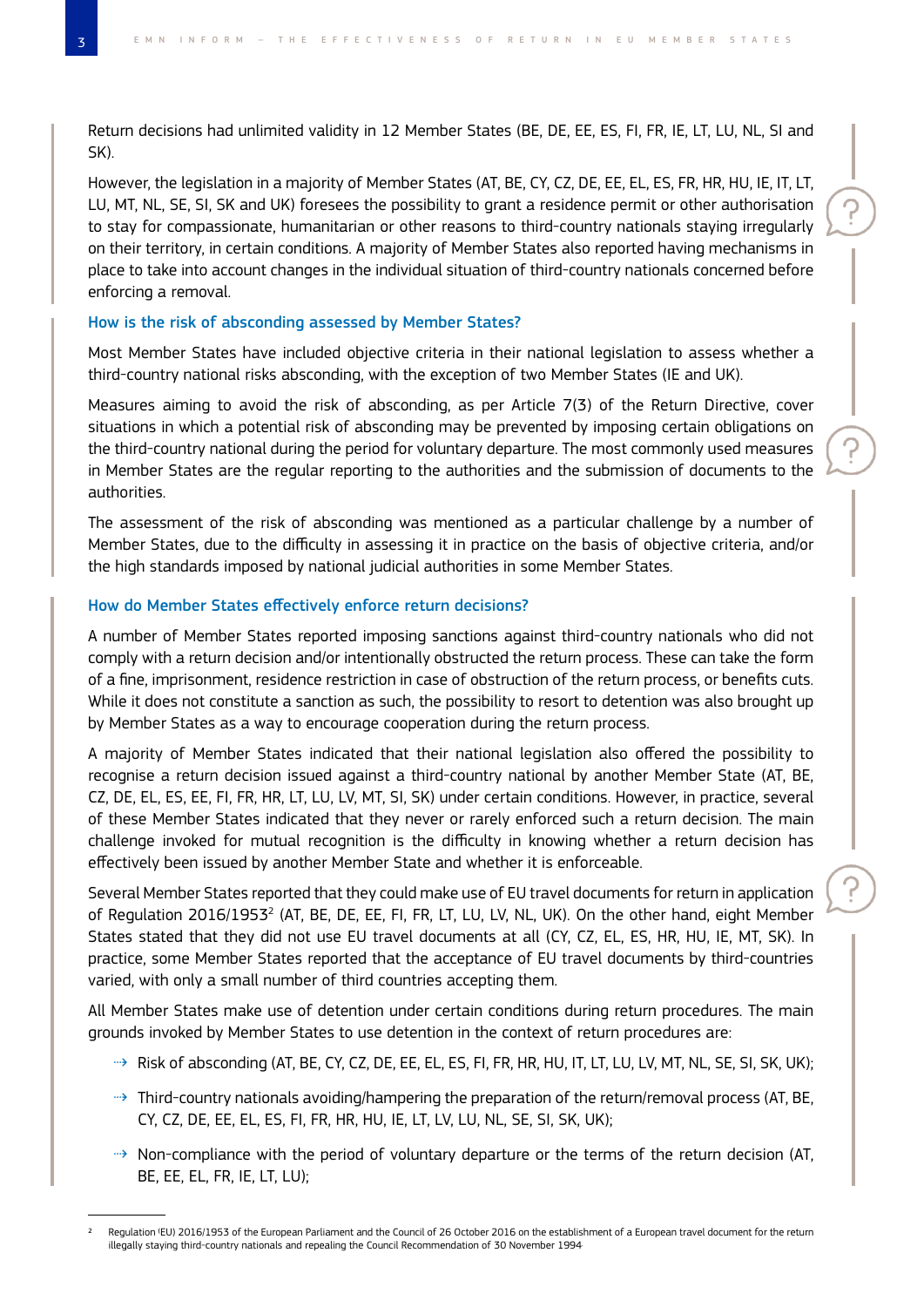⇢ Threat to public order/security and/or commission of a criminal offence (BE, CY, DE, EE, EL, FI, HU, IE, IT, LT, SE, SI, UK).

A majority of the Member States transposed the maximum detention period allowed by the Return Directive into their national legislation. Indeed, the absolute maximum length of detention allowed was of 18 months, as per Article 15 of the Return Directive, in thirteen Member States (BE, CY, CZ, DE, EE, EL, HR, LT, LU, LV, MT, NL, SK). In other Member States, the following maximum detention periods were also reported: 12 months in four Member States (FI, HU, SE, SI), 10 months (AT), 6 months (HU, LU), eight weeks (IE), 90 days (IT), 60 days (ES), and 45 (FR). In the United Kingdom, which is not bound by the Return Directive, there is no statutory limit to the length of detention.Reviews of the lawfulness of the detention decision are available in all responding Member States, especially in cases where the decision was taken by an administrative authority, either *ex officio*, or upon the third-country national's request. In all Member States, the length and/or relevance of detention is also reviewed on a regular basis by an administrative authority, by a judicial authority, or both.

Third-country nationals who are ordered to leave the territory are accommodated in specialised facilities for third-country nationals in seventeen Member States (BE, CY, DE, EE, EL, ES, FI, FR, HU, IT, LT, LV, LU, NL, SE, SK, UK). A number of exceptions to this rule were signalled, such as irregularly staying third-country nationals imprisoned for criminal activities or posing threat to public security, risks for public order in the detention facility, or people with mental illness who could stay in a care facility.

# What are the procedural safeguards and remedies available to third-country nationals during the return process?

In a majority of Member States, the respect of either the principle of *non-refoulement* or of Article 3 of the ECHR was systematically assessed as part of a decision taken on whether or not to return an irregularly staying third country national. Member States which reported not to be systematically assessing the principles above, nonetheless reported doing so at least during one step of the process.

Deadlines to challenge the return decision existed in all Member States, yet these varied quite significantly and some Member States had different deadlines according to different circumstances, going from one week to 75 days from the notification of the decision. In a majority of Member States, appealing a return decision had a suspensive effect, although in some Member States this effect could be lifted depending on the merits of the case.

Hearings of the third-country national on the return decision are available in a majority of Member States. The possibility of holding a return hearing in conjunction with other hearings was not possible in a number of Member States (CY, CZ, EL, FI, HR, HU, LV, LU and SK). However, the possibility of organising joint hearings for return was available in different procedures:

- $\rightarrow$  During the asylum procedure if a rejection of the claim appears likely (AT, EE, EL, NL);
- $\rightarrow$  During the procedure for the granting of a humanitarian residence permit (AT);
- ⇢ During the procedure for the granting of a residence permit (EE, FI, SI).

In addition, the possibility for a joint hearing on return and detention was available in a few Member States (AT, MT and NL).

All Member States reported that they used some alternatives to detention in the context of return procedures. The most widely used means to locate and monitor a third-country national in view of his/her return was to impose the obligation to report regularly to the authorities upon the individual. In addition, a majority of Member States also required the third-country national to surrender his/her passports and/ or travel documents, and/or to be accommodated in a given location.

Identified challenges related to the impossibility in practice to offer the release of a third-country national by bail as his/her financial situation would not enable it; the possibility of absconding of the individual while the alternative to detention is used; and the identification of a fixed address to place third-country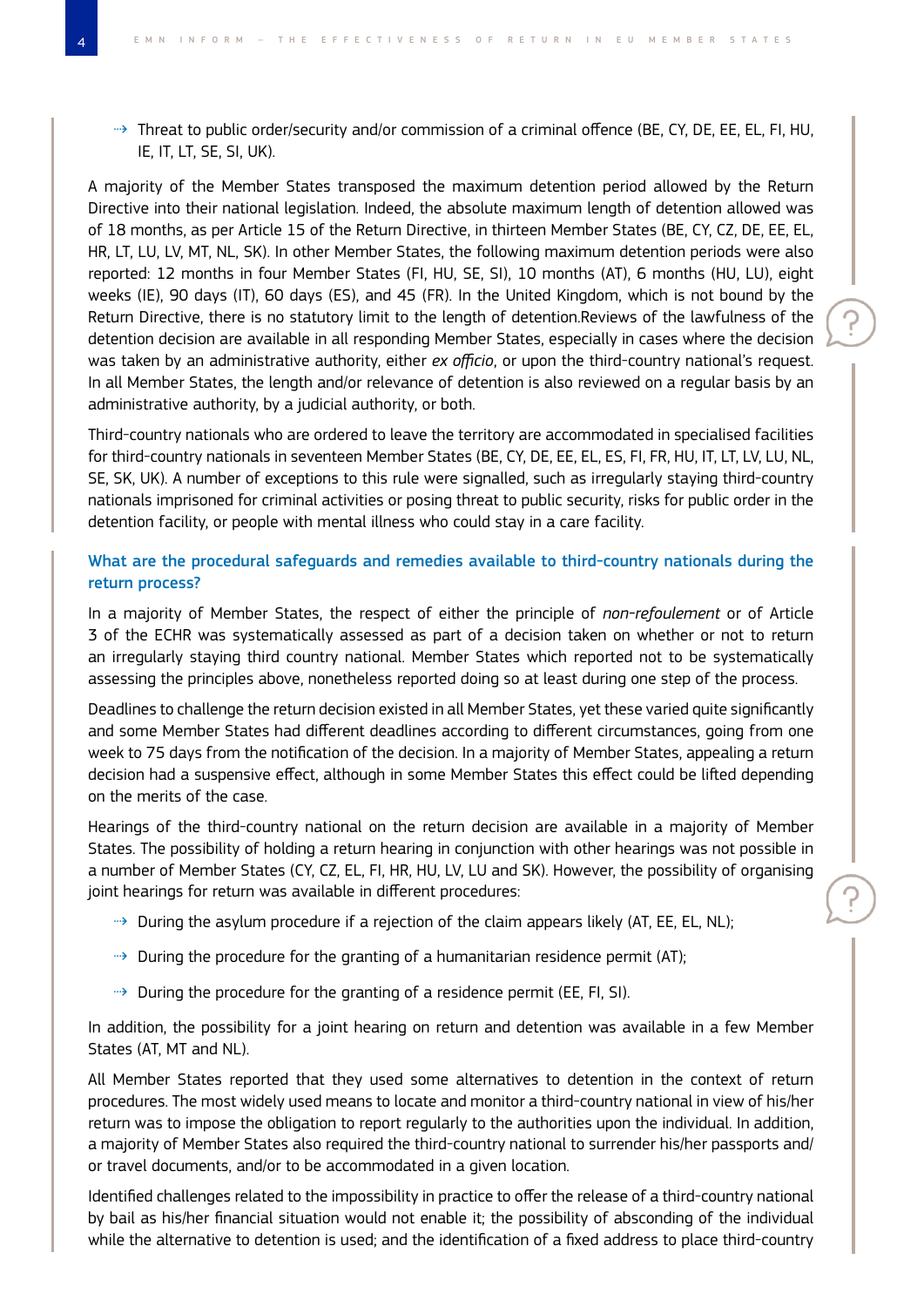nationals under home custody. Good practices highlighted by Member States included involving NGOs in taking care of detainees, to de-escalate conflicts and avoid incidents, as well as good management of specialised detention centres and open centres.

# What specific measures were adopted by Member States to guarantee third-country nationals' family life and state of health, as well as adequate conditions for children in the return process?

A majority of Member States elaborated in their legislation a definition of vulnerable categories in the context of the return process.

The detention of minors is largely made conditional to specific circumstances and some Member States prohibited the detention of minors in any circumstance (CY, IE, IT, MT). More specifically, the detention of unaccompanied minors (UAMs) is allowed in a few Member States as a means of last resort to prevent absconding or for reasons of public security. The detention of accompanied minors is generally admitted but only in exceptional cases to maintain family unity, to prevent absconding, or only immediately before departure.

In some Member States, other vulnerable groups, for example victims of torture, psychological, physical or sexual violence can be detained with a few Member States also providing for special facilities taking into account their special needs. In other Member States, vulnerable groups are not detained unless it is necessary as a last resort or shortly before their return.

The obligation to take into account the best interest of the child (BIC) in return procedures was implemented by all Member States in their policy or legal framework. When performing the assessment of the BIC, the large majority of Member States took into account a combination of factors, notably the child's identity and family life, the child and parents' (or care giver's) view, protection and safety of the child, situation of additional vulnerability, the child's right to health and access to education. While the return of minors is generally accounted as a possible durable solution for both accompanied and unaccompanied minors (UAMs), some Member States reported to ensure the BIC by prohibiting the return of minors, mainly UAMs, in any circumstances, unless this serves to maintain family unity or follows a request for voluntary return by family members in the country of origin or by the legal guardian of UAM (BE, CY, CZ, FR, IT, MT, SK). In terms of guarantees for UAMs during the BIC assessment process, some Members States foresee the obligation to nominate a legal guardian for the minors, who is responsible for initiating the procedure to assess the BIC and for contributing to the assessment of the case (BE, CZ, EE, ES, FI, IT, LT, LV, HU, LU, NL). Other Member States also provide special dedicated accommodation facilities with access to specific services to assist UAMs during the entire BIC assessment period (EE, FI, HU). Generally, UAMs were not specifically targeted by Assisted Voluntary Return and Reintegration (AVR(R)) programmes or other form of support to return, however they were eligible to apply and hence to benefit of such assistance.

All the responding Member States, except for the Czech Republic, foresaw the possibility to postpone the removal of a third-country national based on health reasons. Such a suspension of the execution of the return decision was generally only permitted for a temporary period of time until the health situation allowed to travel.

#### How do Member States regulate the period for voluntary departure?

The period for voluntary departure is automatically granted with the return decision in the vast majority of Member States (AT, BE, DE, CY, EE, EL, FI, HR, IT, LT, LU, LV, NL, SE, SI, SK), while six Member States (CZ, IT, HU, LV, MT, UK) reported that the voluntary departure procedure started following a request submitted by the third-country national concerned.

In all Member States, the period granted to third-country nationals to depart voluntarily is between seven and thirty days. Nearly all Members States, with the exception of Italy and Slovenia, indicated that they, at times, shortened the period for voluntary departure to less than seven days. Some Member States foresee the possibility to both waive and shorten the period for departure while others only provided for a waiver of the period of voluntary departure.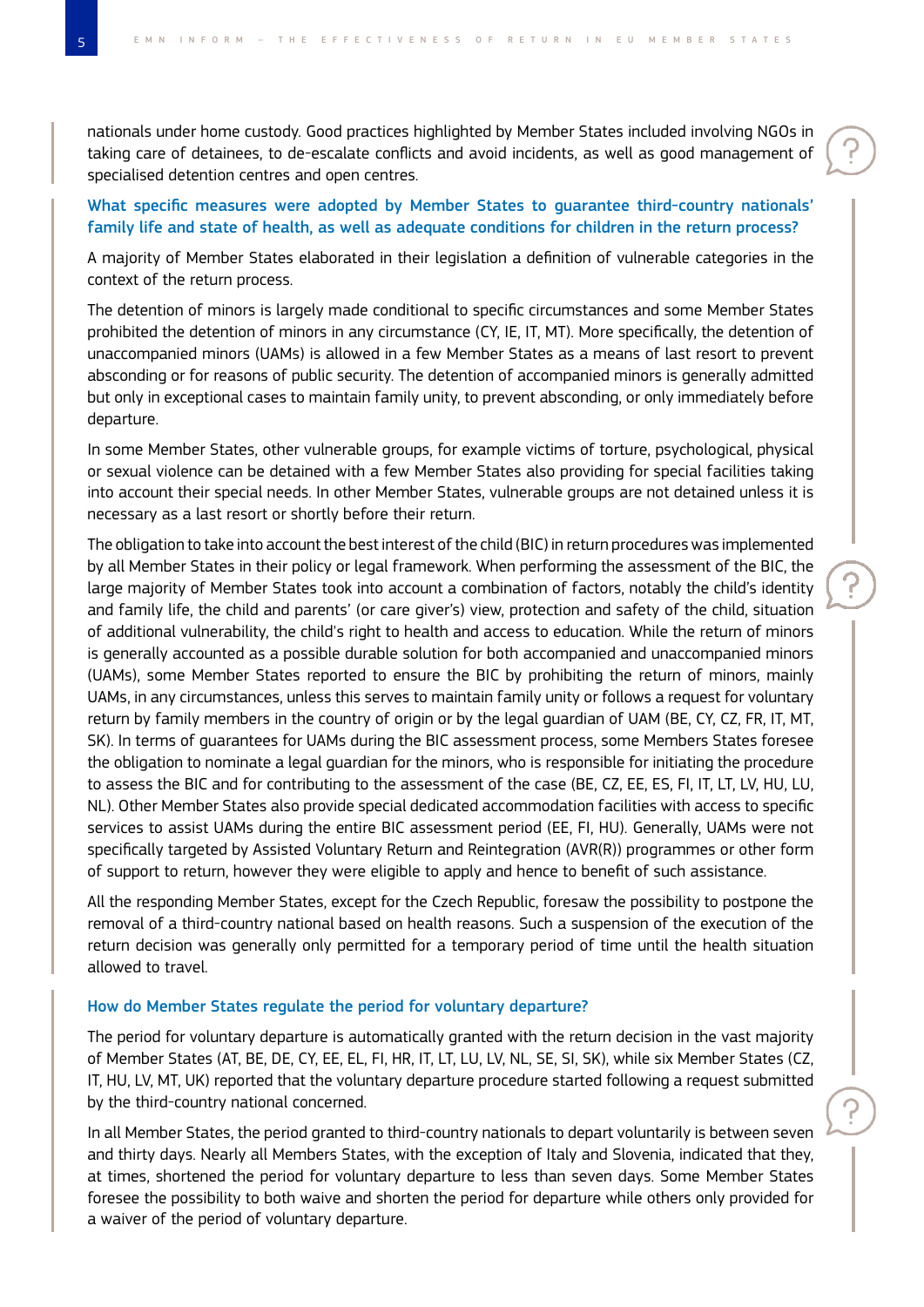Almost half of the Member States establish mechanisms to check whether third-country nationals irregularly staying in the EU has left within the period for voluntary departure. For this purpose, some Member States impose an obligation to declare the departure at the border crossing point through identification on site, to submit a crossing border certification previously handed over to the third-country national, or record the departure in the aliens register.

## What are the grounds and conditions for entry bans in Member States?

A majority of Member States reported imposing automatically an entry ban in the cases foreseen by Article 11(1) of the Return Directive, while four Member States (CZ, EE, ES, HR and IT) automatically impose an entry ban with all return decisions issued. Ireland and the United Kingdom, which are not bound by the Return Directive, also impose an entry ban systematically with a deportation order.

An entry ban can be imposed in cases where:

- ⇢ There is a risk of absconding (BE, CZ, EE, EL, FI, FR, HR, LU, MT, NL, SI, SE, SK);
- ⇢ The third-country national poses a risk to public policy, public security or national security (AT, BE, CY, CZ, DE, EE, EL, FI, FR, HR, HU, IT, LV, LT, LU, MT, NL, SE, SI, SK, UK);
- ⇢ The application for legal stay was dismissed as manifestly unfounded or fraudulent (AT, BE, CZ, DE, EE, EL, FI, FR, HR, LV, LT, LU, NL, SK, SE, UK).

National legislation in all Member States – with the exception of Ireland and Malta – provides for different durations of the entry bans depending on the grounds on which it was imposed. In most Member States, entry bans do not exceed five years in cases where a third-country national breached immigration laws (see also Annex I). Entry bans exceeding the duration of five years defined in the Return Directive are usually imposed in cases not related to the Directive and where it is determined that a third-country national posed a particularly serious threat to public policy or national security. The duration of the entry ban starts running on the day when the third-country national leaves the EU (AT, CY, DE, EE, ES, HR, HU, IT, LV, MT, SI, SK) or on the day when the third-country national left its territory (AT, DE, HU, NL, LT, UK).

A third-country national ignoring an entry ban is sanctioned or considered a criminal offence in most Member States (AT, BE, CY, CZ, DE, EL, ES, FI, FR, HR, IE, LV, LU, MT, NL, SK, SE).

The main challenges identified by Member States are related to compliance with entry bans on the part of the third-country nationals concerned. This can be due, in part, to Member States' national legislation where entry bans enter into force only at the time of notification of a return decision. This is an issue in particular as regards third-country nationals who were issued a return decision and an entry ban but remained on the territory of the EU, hence stripping the entry ban of any legal effect. Another challenge was monitoring the compliance with entry bans and cooperation with other Member States in the control of entry.

#### PUBLISHED:

## February, 2018

European Migration Network (2018). The effectiveness of return in EU Member States - EMN Inform. Brussels: European Migration Network.

#### READ MORE:

EMN website:<http://ec.europa.eu/emn>

EMN LinkedIn page: <https://www.linkedin.com/company/european-migration-network>